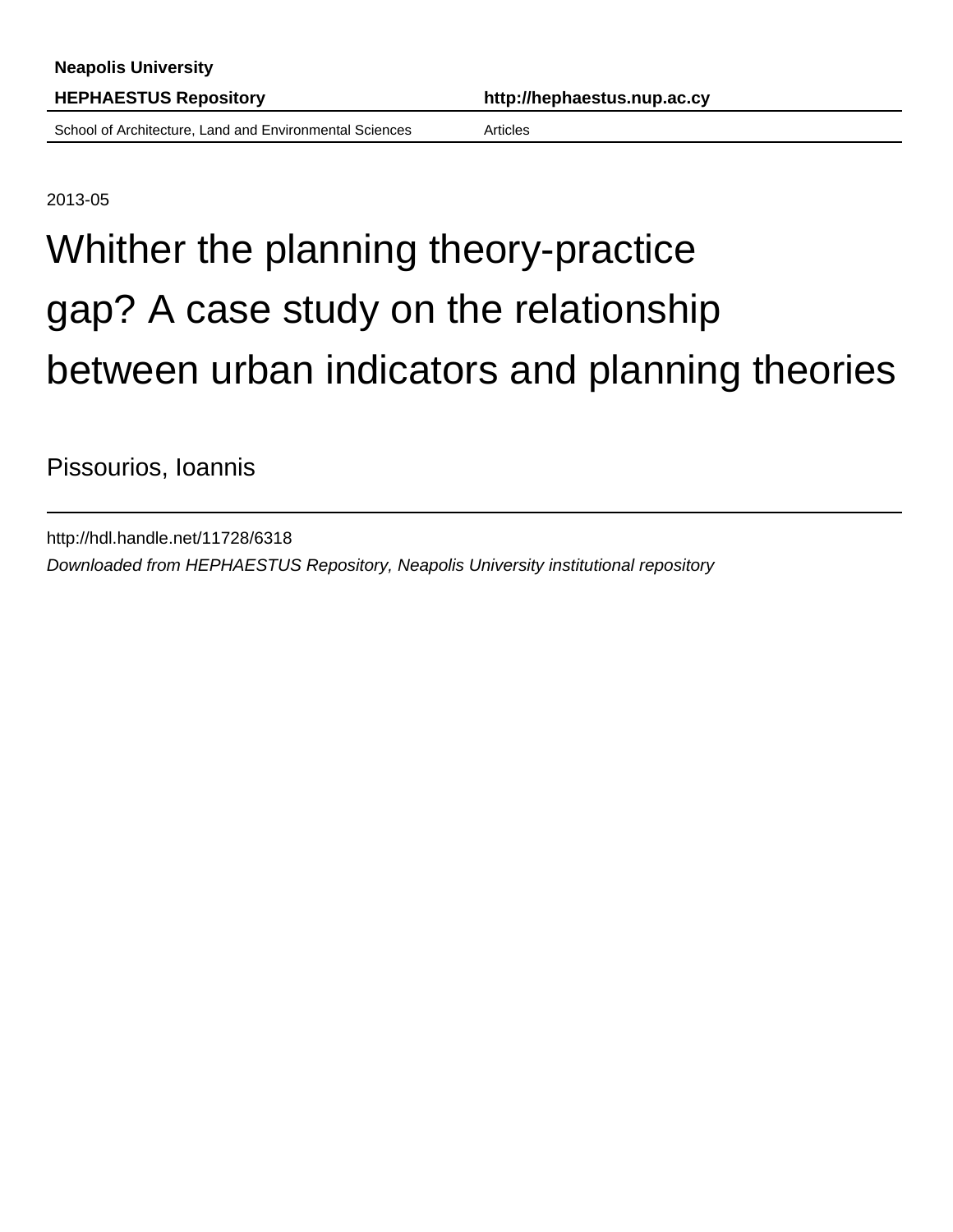# **Ioannis A. PISSOURIOS**

*Cyprus University of Technology, 30 Archbishop Kyprianou Str., 3036, Limassol, Cyprus :ioannis.pissourios@cut.ac.cy*

#### **Abstract**

This article comments on the urban planning theory-practice gap, focusing on the relationship between the planning theory and the use of urban indicators. The reason for the selection of this case study is twofold. On the one hand it allows us to ascertain whether the gap exists, or is an illusion, while on the other hand it permits a diachronic perspective in the planning theory–practice gap, from which it can be deduced whether the gap, if it exists, has shrunk or expanded during the last fifty years. The study infers that urban planning theory–practice gap is not only evident, but has also expanded during the last fifty years as a result of the theory's transition away from planning practice, and the responsibility for the creation of this gap is assigned to the theorists rather than to the practitioners.

**Keywords**: theory-practice gap, planning theory, urban indicators, planning standards.

# **1. INTRODUCTION: THE PLANNING THEORY–PRACTICE GAP**

"For as long as I can remember people have bemoaned the divorce between planning theory and planning practice" (Alexander 1997: 3). With the above statement, Ernest Alexander introduced his brief commentary on the theory–practice gap in the Environment and Planning B: Planning and Design journal, a commentary which sparked a vivid debate in the journal's subsequent issues (Harris 1997, Allmendinger and Tewdwr-Jones 1997, Alexander 1999). The debate over the planning theory– practice gap was resumed just as vividly a decade later in one of the roundtables of the XXI AESOP conference in Naples (this debate was recorded as a series of papers that were included in the Planning Theory journal) confirming that the theory–practice gap is of great interest to the academic community.

Many researchers have contributed toward the exploration and explanation of this gap, although these contributions range considerably. Philip Allmendinger and Mark Tewdwr-Jones (1997: 804) see planning and planners as being involved in a continuous power 'game', in which planners take advantage of the theory–practice gap, while Neil Harris states that the theory–practice gap is beneficial to the theorists (1997: 800). On the existence of the gap, Alexander claims that the theory–practice gap **Theoretical and Empirical Researches in Urban Management**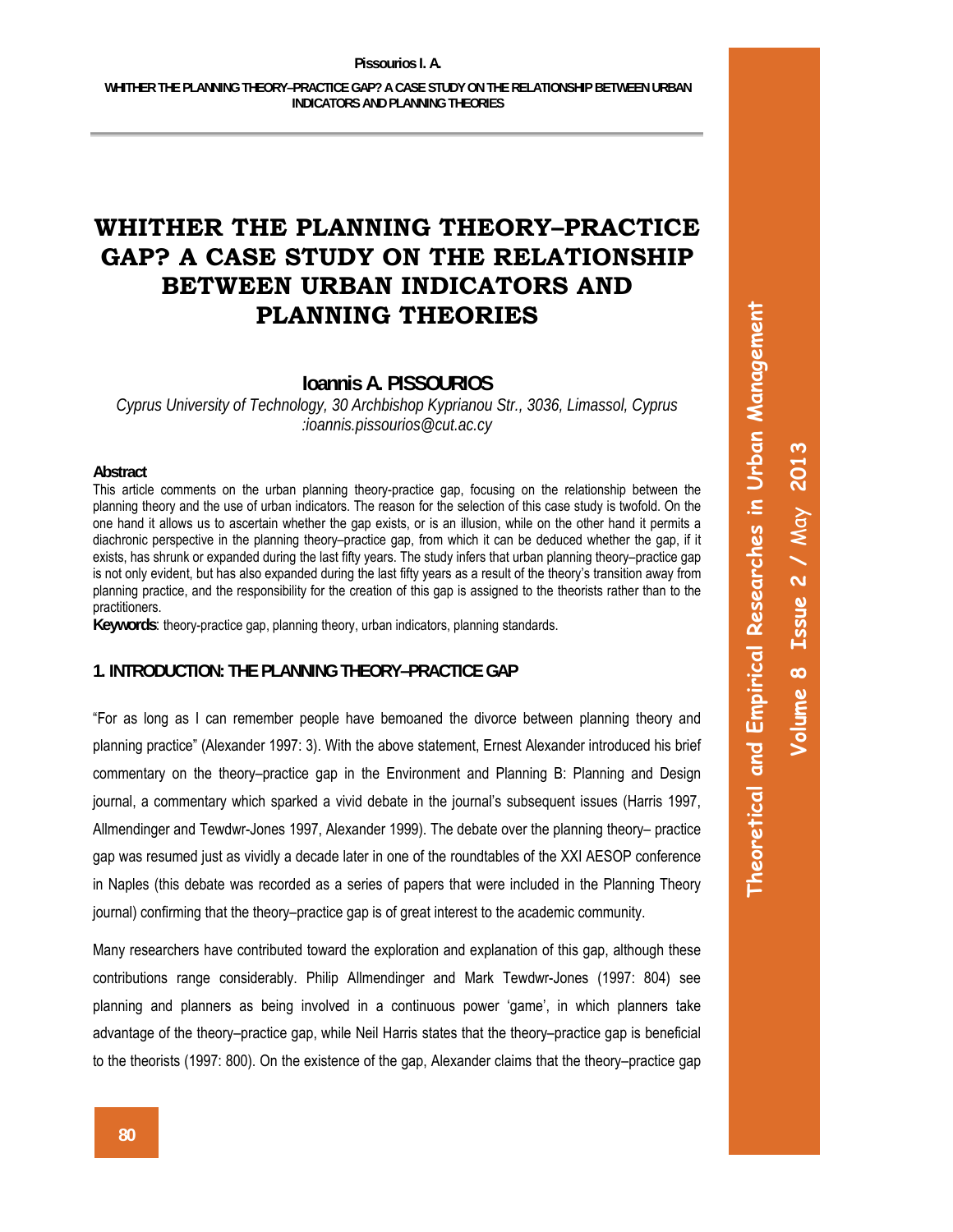#### **Pissourios I. A.**

#### **WHITHER THE PLANNING THEORY–PRACTICE GAP? A CASE STUDY ON THE RELATIONSHIP BETWEEN URBAN INDICATORS AND PLANNING THEORIES**

is unbridgeable (1997: 5), and is mainly produced by theorists who do not elaborate their theories in terms of their applicability (2010: 103). On the other hand, Harris "remain[s] positive that the gap can be bridged" (1997: 800), while Vanessa Watson observes that "over the last several decades planning theory has shifted towards a closer engagement with practice" (2008: 224). Paradoxically, all of the aforementioned positions are valid because of the varying perspectives from which each researcher examines the gap.

However, the current paper is not going to add a new perspective of the theory–practice gap, but instead will try to test if the gap really exists. Such testing would demand an exhaustive survey of all planning knowledge, along with a similarly thorough assessment of practitioners' needs, in order to conclude whether the theory–practice gap stems from the insufficient development of an appropriate apparatus that successfully connects these two parts. Obviously, the scale of such research is impossible (Alexander 1997: 4). However, it is possible to limit ourselves to a single case study, without losing sight of the 'big picture'.

Such a case study could be one that delves into the integration of urban indicators into planning theory. Urban indicators are one of the most common and widely-used tools in worldwide planning practice, characteristic that makes them an appropriate case study for this theory–practice gap research. Moreover, urban indicators were and still are ingrained in planning practice, allowing for the historical perspective in planning theory–practice gap. Do planning theories provide knowledge that practitioners can utilise in order to use urban indicators properly? Or, do planning theories eventually either not provide such knowledge or provide it in very abstract form? Have current planning theories abolished their link to the practice of urban indicators? Is the theory–practice gap shrinking or expanding, relative to indicators practice? Such questions comprise the heart of this inquiry.

For this inquiry the study will initially focus on the evolution of urban indicators in order to ascertain their historical role in planning practice. Then, the study aims to understand the role of urban indicators in planning theory and, especially, the negative or positive emphasis that is given to urban indicators from each of the dominant planning theories of the last 50 years. Based on these two explorations, the study will try to conclude whether the gap still exists and if exists the reasons of its production.

# **2. THE EVOLUTION OF URBAN INDICATORS**

Urban indicators can be distinguished in analytical indicators and planning standards (a more detailed typology can be found in Pissourios 2010: 80-84). Analytical indicators indicate the past or current state of a certain social, economic, environmental, etc. aspect of the urban system, while planning standards

**Volume 8 Issue 2 /** May **2013** 

Volume 8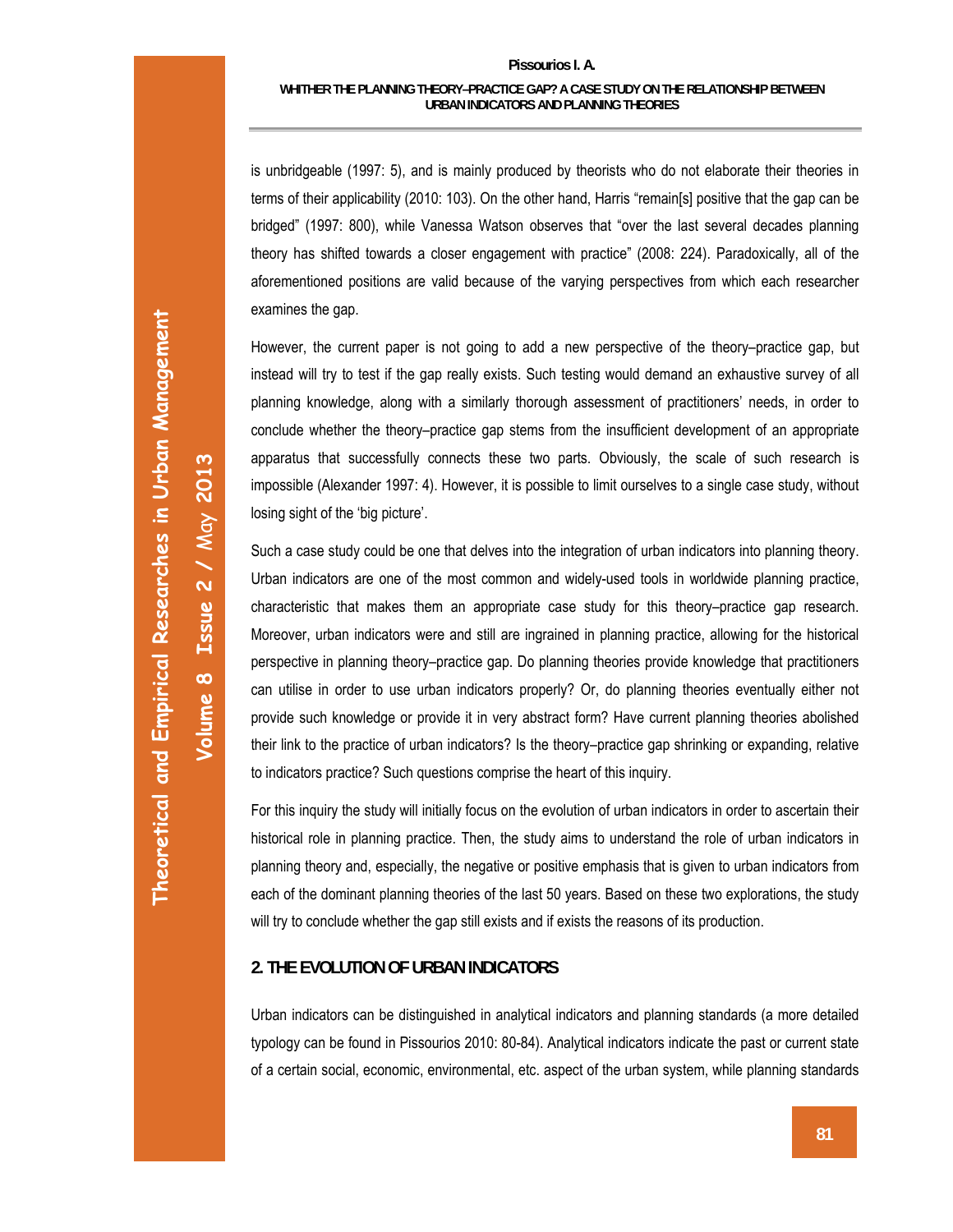portray a desirable and also attainable state of affairs at a specific future time, i.e. a desirable state of affairs within the limitations of certain socio-economic conditions.

The use of analytical indicators is ingrained into the planning practice of the last fifty years and never experienced a downturn. The review of any urban plan/scheme of the last fifty years is able to confirm this position. Moreover, the use of analytical indicators during the last two decades has been applied more broadly and the trends indicate that analytical indicators will continue to affect the core of planning practice. The most evident sign of their growing use is the emergence of specialised observatories that systematically collect analytical urban indicators. The case of the Global Urban Observatory and the case of Urban Audit are two representative examples (UNHSP 2004 and EU 2004). The thematic range of this collection of analytical indicators is very broad, covering from social and economic aspects, to environmental and traffic aspects of the cities.

A second indication of the increasing use of analytical indicators derives from the shift in some Englishspeaking countries' urban planning practice towards the evidence-based planning approach. This approach was initially shaped in the United Kingdom, based on the pragmatic approach of evidencebased policy (Solesbury 2002, Campbell 2002, Böhme 2002, Davoudi 2006, Faludi and Waterhout 2006, Krizek et al. 2010), in which policies need to be based on evidence (i.e. quantitative measurements and indicators by and large) that justify the proposed policies and aim towards the monitoring of these policies and their side effects. This approach has a decisive influence on modern urban planning legislation in Great Britain (see: ODPM 2004: 6, 30-33, 40, 48, 78 and Planning and Compulsory Purchase Act 2004, § 35) and other countries, such as Australia, Canada and New Zealand (Davoudi 2006: 14).

Regarding planning standards, their 'golden' era is identified as having occurred after World War II, when planners had unfortunately overestimated the importance of standards to urban planning and had formed the erroneous impression that their main task was to identify and implement the 'right' standards. This impression was established just before World War II in Germany, where the concept for 'order' (offspring of the totalitarian regime) was translated to urban planning as a meticulous standardization of all required facilities of a settlement (Aravantinos 1997: 324) and continued after World War II to the socialist countries, mainly to the Soviet Union (see: Feder 1939 and USSR 1962, originally published in Russian in1958).

Nowadays, the use of planning standards has been significantly altered compared to their use in the middle of the last century. They have evolved from a tool of definitive determination of the necessary facilities of a settlement, to a more flexible tool that provides general guidance to land-use planning. The

**Theoretical and Empirical Researches in Urban Management**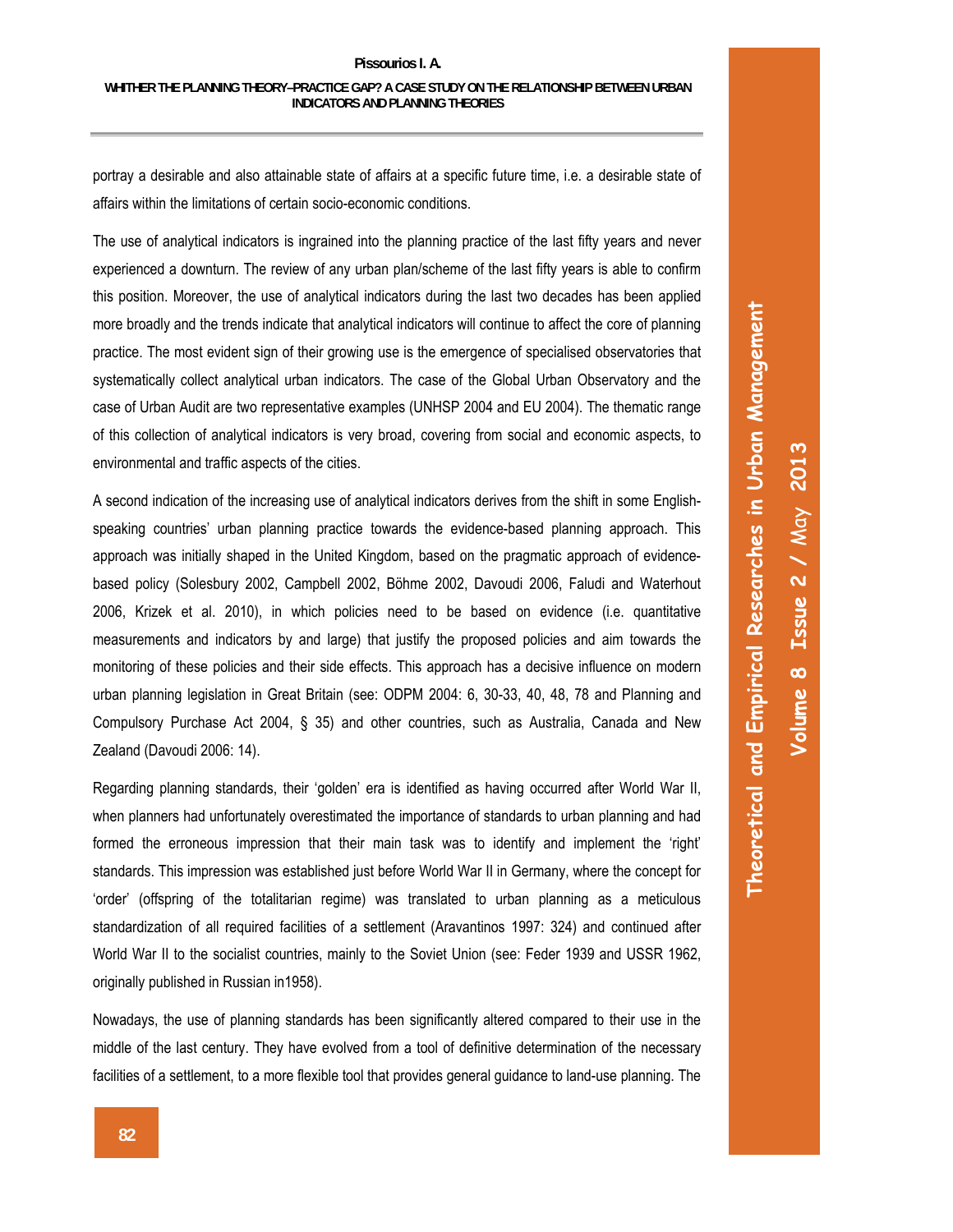consequence of this shift is mainly the elastic definition of planning standards value range (minimum – maximum values). Moreover, their use has been expanded internationally and they now comprise part of the planning practice in most economically developed countries. The aforementioned positions are based on the review of the urban planning practice within six states, which are explored in greater detail below.

Specifically, four European countries were selected for the study: England, Germany, Italy and Greece, while, outside of Europe, the Special Administrative Region of Hong Kong in China and the State of California in the United States were studied. In three of these cases, namely Greece, Italy and Hong Kong, the use of planning standards is binding, according to their planning legislation in force (see respectively: GGG 2004, OGRI 1968 and HKPD 2010). In Germany and the United States, the use of standards is not binding, as the federal administrative structure of these countries does not allow the development of central planning legislation. However, the study of urban plans of certain German and United States' cities highlighted the extensive use of standards that derive from various sources (see: Ernicke & Partner 2002, Ötisheim and VVM 2006, SPFS 2009, City of Sacramento 1988, 2005, 2008a, 2008b and SFPD 1990, 1997a, 1997b, 1997c, 2004, 2007). In England, an intermediate situation was detected. Specifically, the use of standards is not binding, although the standards used by planners were provided by Ministries and other governmental departments (e.g., The Department for Education and Employment, or the London Healthy Urban Development Unit). This suggests a substantial involvement of the central government in standards identification.

In conclusion, it can be assumed that the use of planning standard has remained steady over the last fifty years. While, on the one hand, the range of the standards used in practice has been reduced, on the other hand, their use has been expanded internationally. Currently, the use of standards forms a substantive part of everyday planning practice internationally.

# **3. THE ROLE OF URBAN INDICATORS IN PLANNING THEORY**

## *3.1. The evolution of planning theory*

It has been 50 years since Thomas Kuhn (1962) first described a model on the succession of theories, introducing the concept of paradigm which provides a genuine new understanding of how theories supersede one another. However, the application of this model in several scientific fields showed that Kuhn's model sits comfortably only within natural sciences, where the paradigmatic theory totally supersedes former theories. This does not occur in social sciences and professional disciplines such as urban planning, where the concept of paradigm should be advanced and accepted in no more than a

**Volume 8 Issue 2 /** May **2013** 

 $\infty$ 

Volume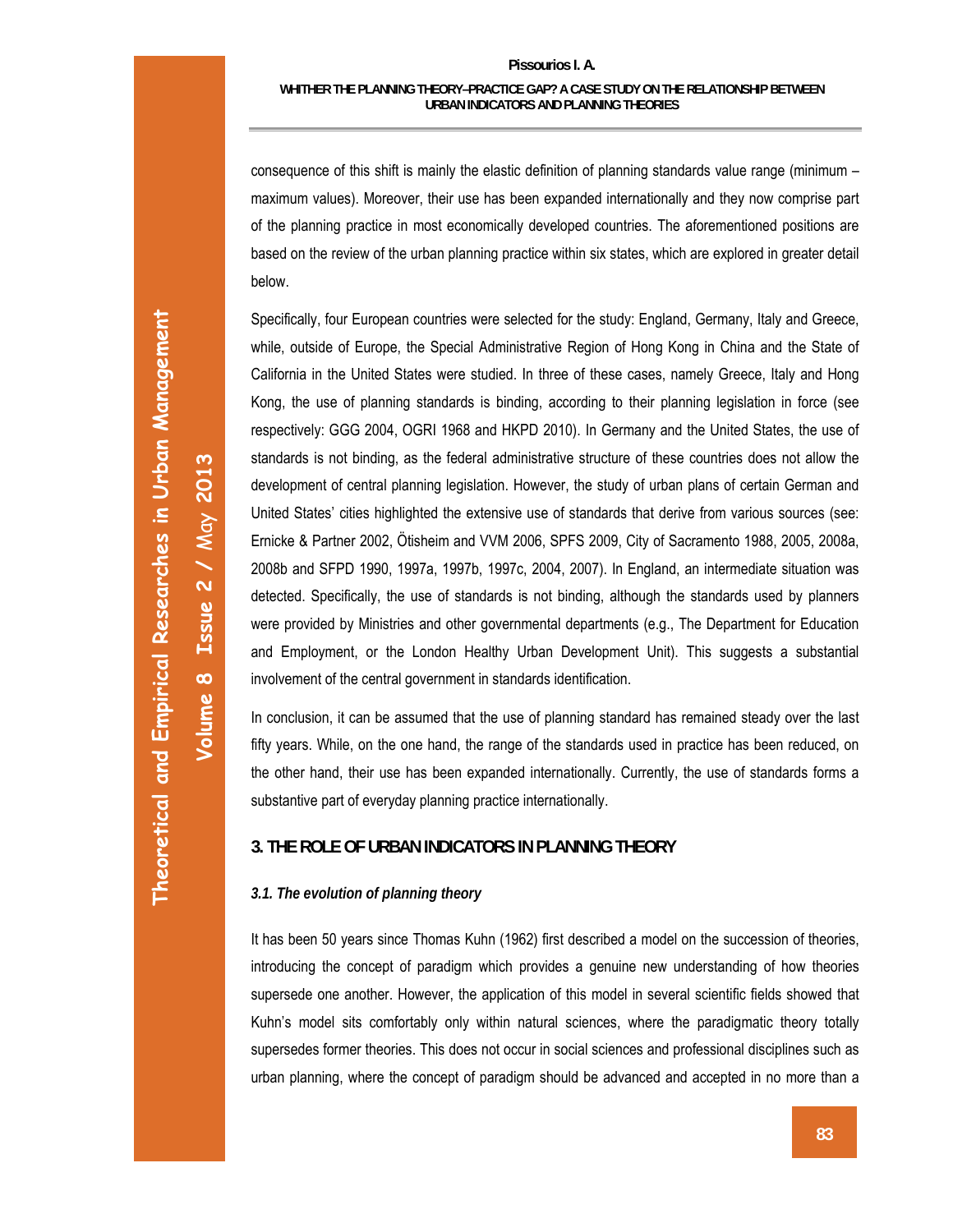#### **Pissourios I. A.**

metaphorical sense (Muller 1998: 291). As Allmendinger states (2002: xii), "unlike Kuhn's model what does not happen in planning is the total replacement of one school of theory with another. One may become more dominant academically and politically, but the result is a more crowded landscape". Due to this crowded landscape, this research has to be resolved to the study of the relationship between urban indicators and each of the, more or less, dominant planning theories of the past 50 years. These are the systems planning theory, the rational process theory, the New Right and the communicative approach to planning, and are presented by chronological order of their appearance in the discipline.

## *3.2. The systems view of planning*

The systems view of planning arose in the UK in the late 1960s through the work of Brian McLoughlin and George Chadwick. The core of this approach was the acceptance of the settlement as a system, i.e. as a complex set of parts standing in interaction. If settlements are perceived as urban systems, then urban planning may be seen as a form of systemic control. To understand the relationship between the use of urban indicators and systems planning theory, it is useful to refer to the operational level of the latter. Systems planning theory is based on the principle of error-controlled regulation, which means that "the system is actuated by a control device which is supplied with information about its actual state compared with the intended state" (italics are part of the original text) (McLoughlin 1969: 85).

The contribution of analytical indicators to the description of the actual state was first supported by Alan Altshuler in 1965, who remarked that "we are still lacking a set of social accounts for urban units that would permit policy planners to measure the current state of the city by a few simple indices" (quoted in McLoughlin 1969: 112). McLoughlin shares the aforementioned position and also elaborates it further, highlighting the need of studying trajectories of change through time, based on the periodical calculation of analytical indicators (McLoughlin 1969: 100).

On the other hand, the desired state is defined in the planning programme. The planning programme organises the policies and actions into goals, which have a vague and general character, into objectives which are more precise and clear and into sub-objectives, which comprise detailed instructions for specific actions (McLoughlin 1969: 95, 97, 107 and Chadwick 1978: 125-126). Although goals are too general and therefore can not be quantified, objectives and sub-objectives should be expressed as quantitative measurements and planning standards.

In conclusion, the above analysis reveals the nodal position of both analytical indicators and planning standards in the systems view of planning.

**Theoretical and Empirical Researches in Urban Management**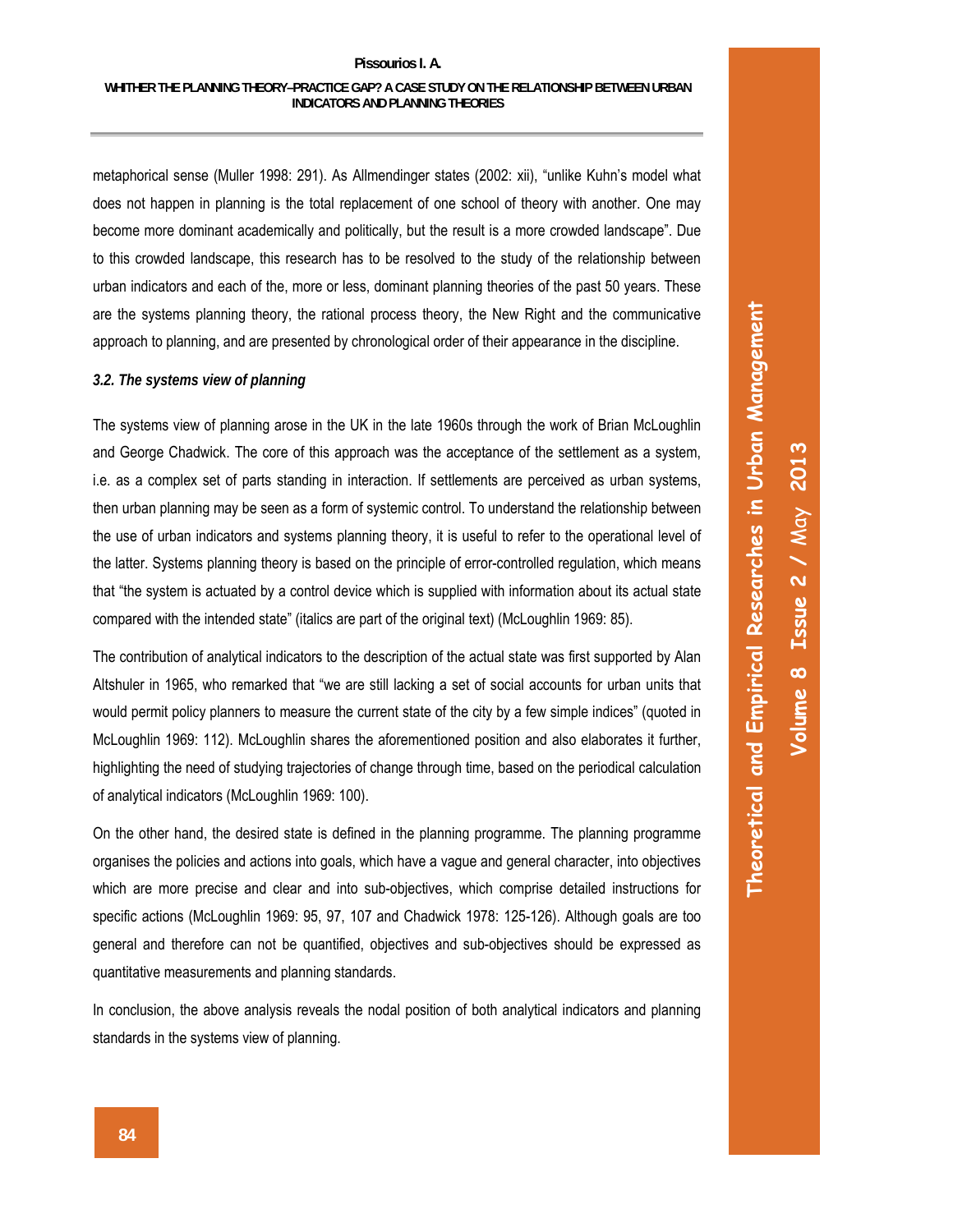**Volume 8 Issue 2 /** May **2013** 

Volume 8

Issue  $2 / May$  2013

# **WHITHER THE PLANNING THEORY–PRACTICE GAP? A CASE STUDY ON THE RELATIONSHIP BETWEEN URBAN INDICATORS AND PLANNING THEORIES**

# *3.3. The rational process theory of urban planning*

The essence of the Andreas Faludi's rational approach of planning is well illustrated by Patsy Healey, Glen McDougall and Michael Thomas (1982: 8). According to these scholars, the process of rational action involves the systematic analysis and definition of the problems, the programme formulation, the logical production of alternative plans/policies, the evaluation of the latter and the implementation and monitoring of the chosen plan (see also: Taylor 1998: 68).

On programme formulation, Faludi notes that after the first attempt at problem definition, all that one can deduce are some indications of the area of choice (action space). In this action space, more than one programmes can be formulated and the planner needs to select the "best" of these (1973: 92-93), i.e. to seek the most favourable ratio between the attainment of objectives and the expenditure of resources (1973-93). In the case that the variables (objectives and resources) are described quantitatively, then the optimum programme can be selected through optimisation techniques (1973: 94), procedure that implies the use of analytical indicators.

However, on some planning occasions, the planner is unable to formulate a clear set of objectives, as this task involves political decisions. Even in this situation, the rational planning process provides the best approach to formulating a rational programme (Faludi 1973: 95). Specifically, Faludi states that "instead of objectives precisely describing a world in which one source of tension has been removed, one must accept the idea of proceeding on the basis of statements concerning the direction into which one ought to move to reduce that tension" (1973: 95, italics are part of the original text). Although the replacement of objectives by directions is a good choice in terms of the rational planning process, it may be subject to criticism in terms of the amount of resources spent on the attainment of fixed objectives. Faludi, realizing the impact of his proposed methodology, suggests that the planner should seek "the most favourable ratio between the extent to which one moves towards that ideal (measured in terms of some standard like number of houses, or jobs, or acreage of open land), and the amount of resources spent" (italics are part of the original text) (1973: 96). As it is seen, Faludi brings forward the use of planning standards.

In the above, the discussion was focused on Faludi's rational planning process towards finding the optimal solution. However, Faludi states that the controlled suspension of rational planning process is also rational when finding the optimal solution is impossible or undesirable, for which he proposes the satisficing strategy, which is based on the identification of the minimum requirements (Faludi 1973: 114). According to Faludi, in physical planning a wide range of minimum requirements exists (1973: 114-115). These minimum requirements do not differ from planning standards discussed earlier, apart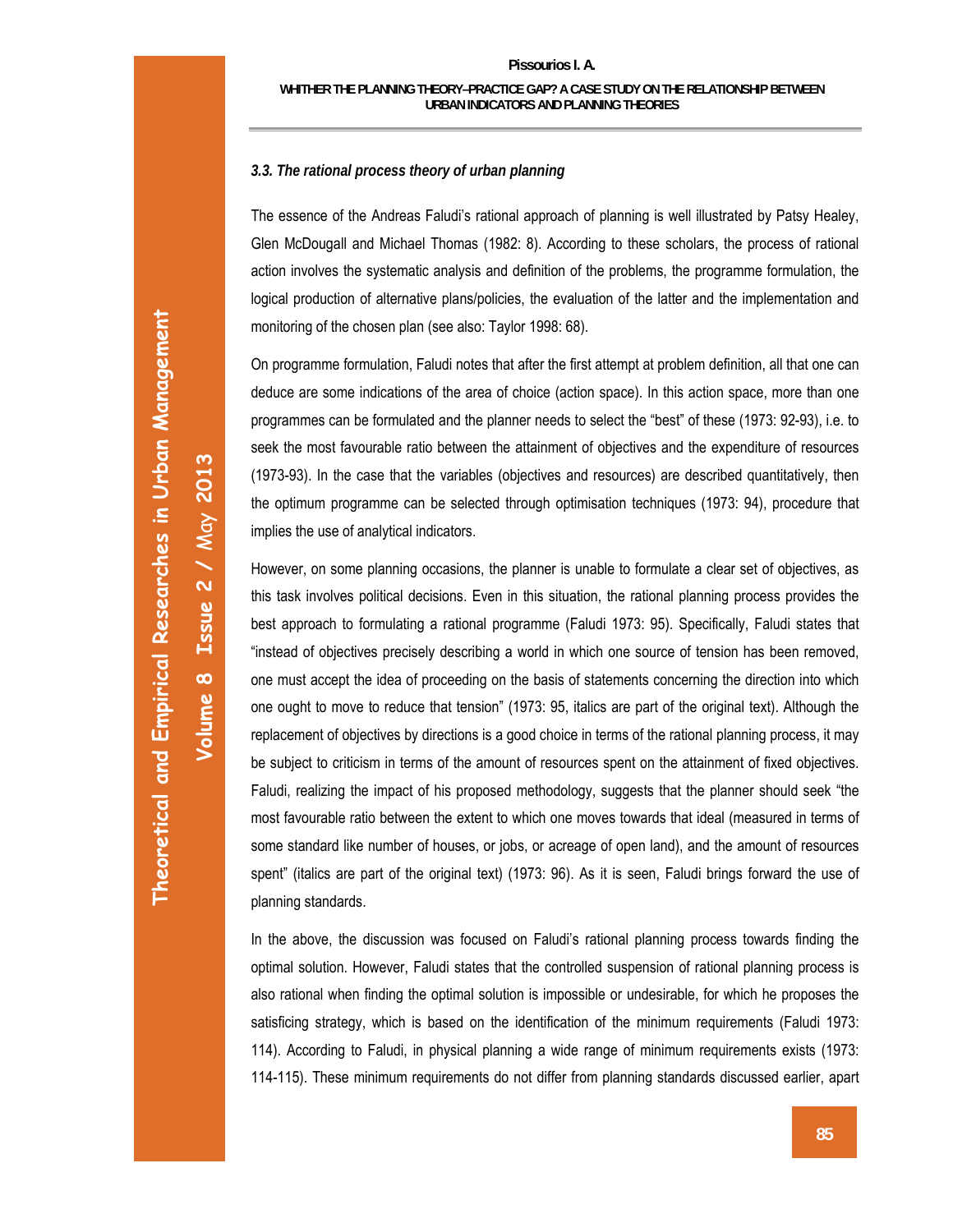from the fact that they comprise the bottom end of the planning standards' value range, i.e. are minimum standards.

In conclusion, Faludi implies the use of analytical indicators, however in the case of planning standards there are much clearer references of their use.

### *3.4. The New Right approach to planning*

By and large, the New Right is based on a combination of a market-orientated competitive state (liberalism) and an authoritarian strong state (conservatism) that became well-known for its hostile attitude towards the idea of planning. In reality, however, the New Right accepts the positive role of planning when the planners' function is either to correct malfunctions in the market place or to facilitate market processes (Sorenson and Day 1981: 393 and Taylor 1998: 135). In any case, urban planning should be comprehended as a supporting mechanism of the free market.

This perspective has a crucial practical implication on planners' practice, as it forces the planner to delve into the running trends of the marketplace and to align these trends with the planning objectives. In order for such an alignment to be achieved, it is assumed that the planner should supply as much urban land so as not to distort, but rather to support, the operation of the free market. Regarding the supply of adequate surface of urban land, it follows that a study, based on analytical indicators, of the rate by which urban land is occupied is necessary, in order for the planners to schedule the future expansion of the city plan.

Nevertheless, urban planning does not solely concentrate on urban uses that are closely associated with the operation of the free market (e.g. shops, offices, industry). There is also a need for a variety of public goods and services, such as law enforcement agencies, the judiciary and social services for the poor (Sorenson and Day 1981: 391). "Their justification is supported on three inter-related grounds: (i) improving the performance of market economies; (ii) ensuring certain minimum social standards; and (iii) maintenance of the integrity of the state" (Sorenson and Day 1981: 391-392). Even if the "ensuring of minimum social standards" is one the three grounds on which the provision of a variety of public goods and services is based, this should not to be translated as a direct promotion of the use of planning standards. Specifically, the New Right proposes "a withdrawal from some areas of detailed planning control and a greater emphasis on consumer choice and professional advice rather than derived standards and coercion" (Sorenson and Day 1981: 400). However, what is criticised here is not the usefulness of planning standards, but their uniform application across communities with different needs. Local communities should negotiate with the planner on the types of facilities that are best for

**Theoretical and Empirical Researches in Urban Management**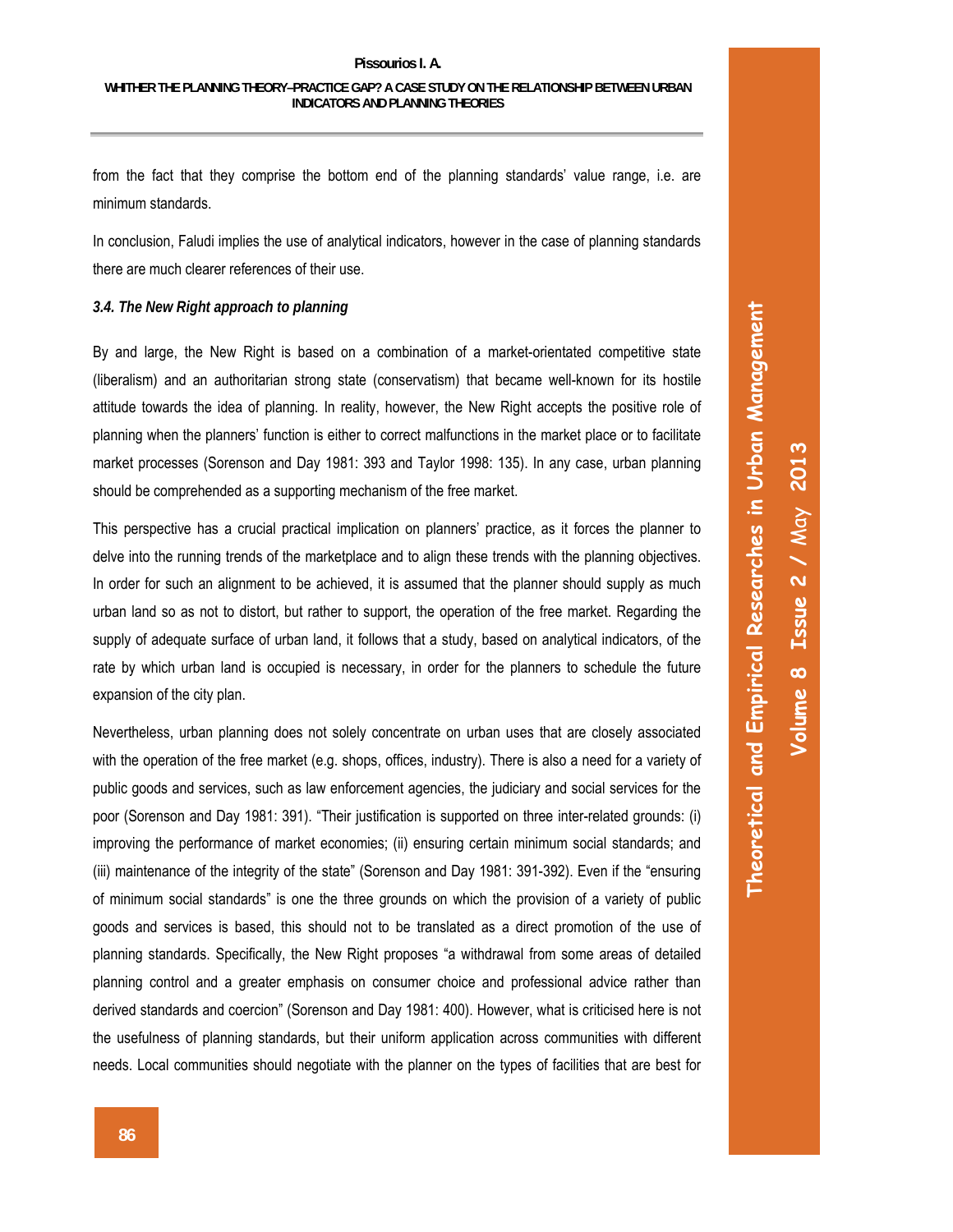them or are needed more urgently (see: Sorenson and Day 1981: 400). However, in my opinion, when the type of facilities is agreed (for example it is decided the establishment of a new school) then planning standards could "ensure the minimum social standards" attainment (i.e. by defining the physical dimensions of a proper school).

Following the presentation of the ideas of the New Right and their application in urban planning, the existence of a positive relationship between this planning approach and the use of analytical indicators is evident, though this positive relationship is not expressly stated. On the planning standards, neither a positive nor a negative relationship is deduced, as the use of standards can be either evadible (if applied uniformly) or welcomed (if ensure the "minimum social standards").

# *3.5. The communicative approach to planning*

The communicative approach to planning was developed in the 1980s and 1990s by John Forester and Patsy Healey (Taylor 1998: 123). According to Healey (1997: 29-30), the key emphasis of communicative planning theory is the recognition that knowledge has many forms and all these forms are socially constructed, and that the relations of power and the social context affects the preferences of individuals, as well as to the view that planning is based on consensus-building practices. In this way, planning work is embedded in its context of social relations through its day to day practices and has a capacity to challenge and change these relations. What is apparent from this epigrammatic presentation of communicative planning principles has been successfully pointed out by Allmendinger, who states that communicative planning theorists, in seeking to translate the ideas of Habermas, have simply moved from the highly abstract to the abstract. Therefore, it is difficult to point to communicative planning as an alternative planning theory (Allmendinger 2002: 201).

Concerning the case study of the current paper, the question emerges of whether we are able to infer from the abstract ideas above what the relationship might be between urban indicators and the communicative approach to planning. As expected, it is highly risky to affirm the possibility of a positive answer, however it is possible to highlight some aspect of this relationship and make certain general observations to draw a general conclusion.

Regarding analytical indicators, we suspect that under a communicative approach, they will have a very limited contribution to urban analysis. Healey states that "the development and communication of knowledge and reasoning take many forms, from rational systematic analysis, to storytelling, and expressive statements, in words, pictures or sound" (1997: 29). However, it seems reasonable that if a planner adopts analytical indicators for urban analysis he may not be very enthusiastic about using stories and expressive statements in words, pictures and sounds in order to understand urban space

**Volume 8 Issue 2 /** May **2013** 

Volume 8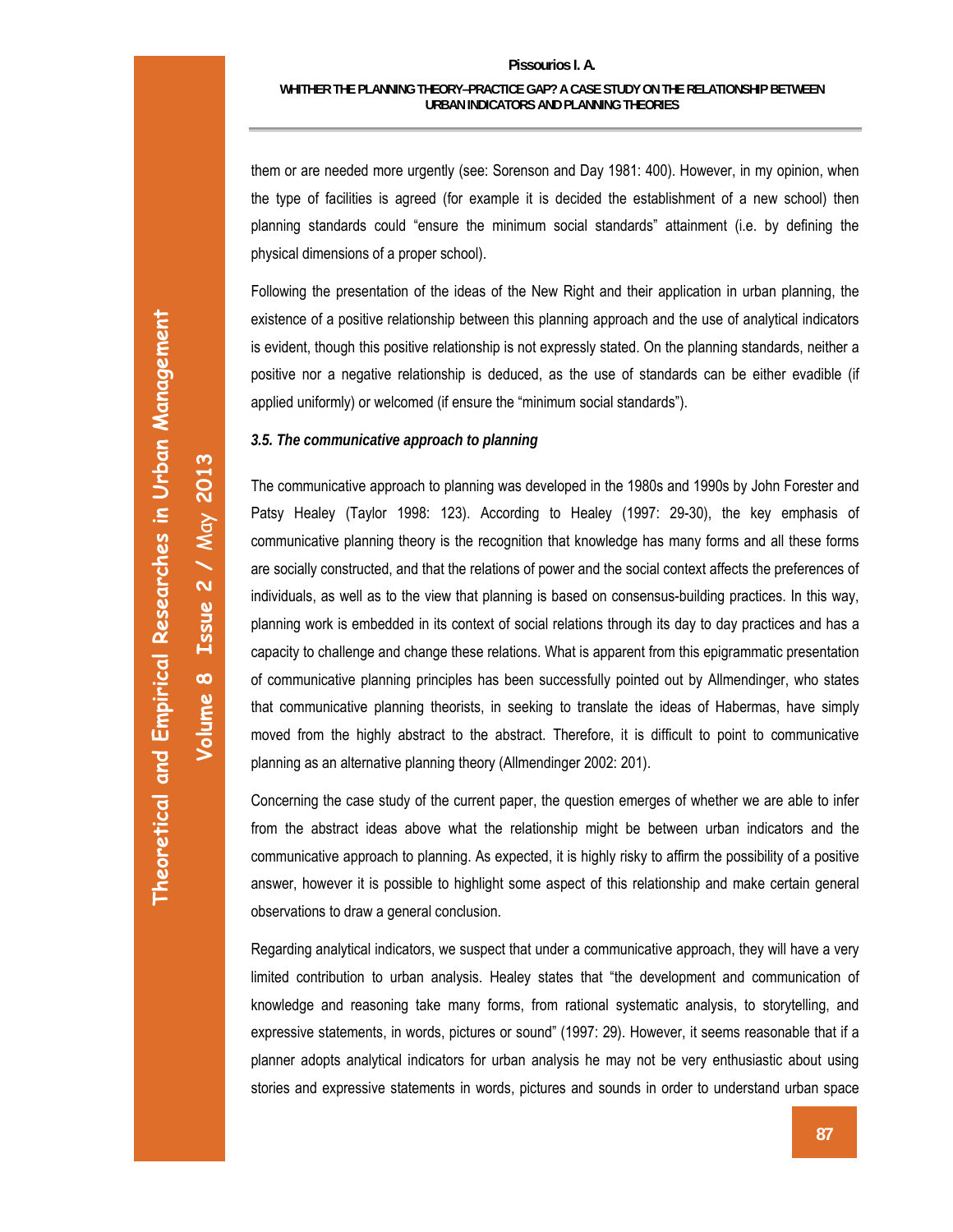and vice-versa. The positive approach (analytical indicators) and the phenomenological approach (expressive statements etc.) comprise two extremes, as the first is analytical, while the second is holistic, and the communicative approach sits on the phenomenological side (see: Healey 1997: 28-29).

Petter Næss, commenting on communicative planning, states that "as a reaction to the technocratic elements of the synoptic planning model, alternative models putting more emphasis on citizen participation have been launched. … With their emphasis on giving the local population as high an influence as possible on their own situation, supporters of this form of planning are usually skeptical to top-down management, for example in the form of national-government directives to the municipalities" (Næss 2001: 514). Ultimately, the communicative approach comprises a representative example of a bottom-up approach to planning (see: Murray et al. 2009: 445), a characteristic that makes it totally unsuitable for the implementation of top-down policies, such as the application of planning standards. The existence of planning standards is based on the assumption that there are some commonly agreed objectives that should be applied almost uniformly throughout the state, an assumption that is challenged from the communicative perspective. In any case, the way that planning standards are formulated is a far cry from the communicative approach to knowledge production as, according to Healey, "knowledge is not preformulated but is specifically created anew in our communication through exchanging perceptions and understanding and through drawing on the stock of life experience and previously consolidated cultural and moral knowledge available to participants" (1996: 246).

### *3.6. Summarizing the relationship among urban indicators and planning theories*

Table 1 summarizes the results of the study on the four dominant planning theories of the past 50 years. In the first column of the table, planning theories are presented in chronological order of their appearance within the discipline, while in the second and the third columns the evaluation of the relationship to each planning theory of analytical indicators and standards is respectively shown. The evaluation of this relationship ranges from outright acceptance of indicators (++), when a theory accepts urban indicators as an inherent part of its application process, to utterly rejection of indicators  $(-)$ , when a theory is totally hostile to indicators' utilisation. In between, the relationship is evaluated as acceptance (+) or rejection (–) of indicators, which suggests the same kind of relation as above, but of lesser intensity. In the case that it is impossible to assess whether the theory accepts or rejects the use of urban indicators, the relationship is assigned as neutral (○).

Based on the above evaluation process, the evolution of the relationship among planning theories and indicators is now crystal clear. Specifically, the outright acceptance of analytical indicators from systems planning theory evolves to acceptance from rational and New Right planning and to rejection from the **Theoretical and Empirical Researches in Urban Management**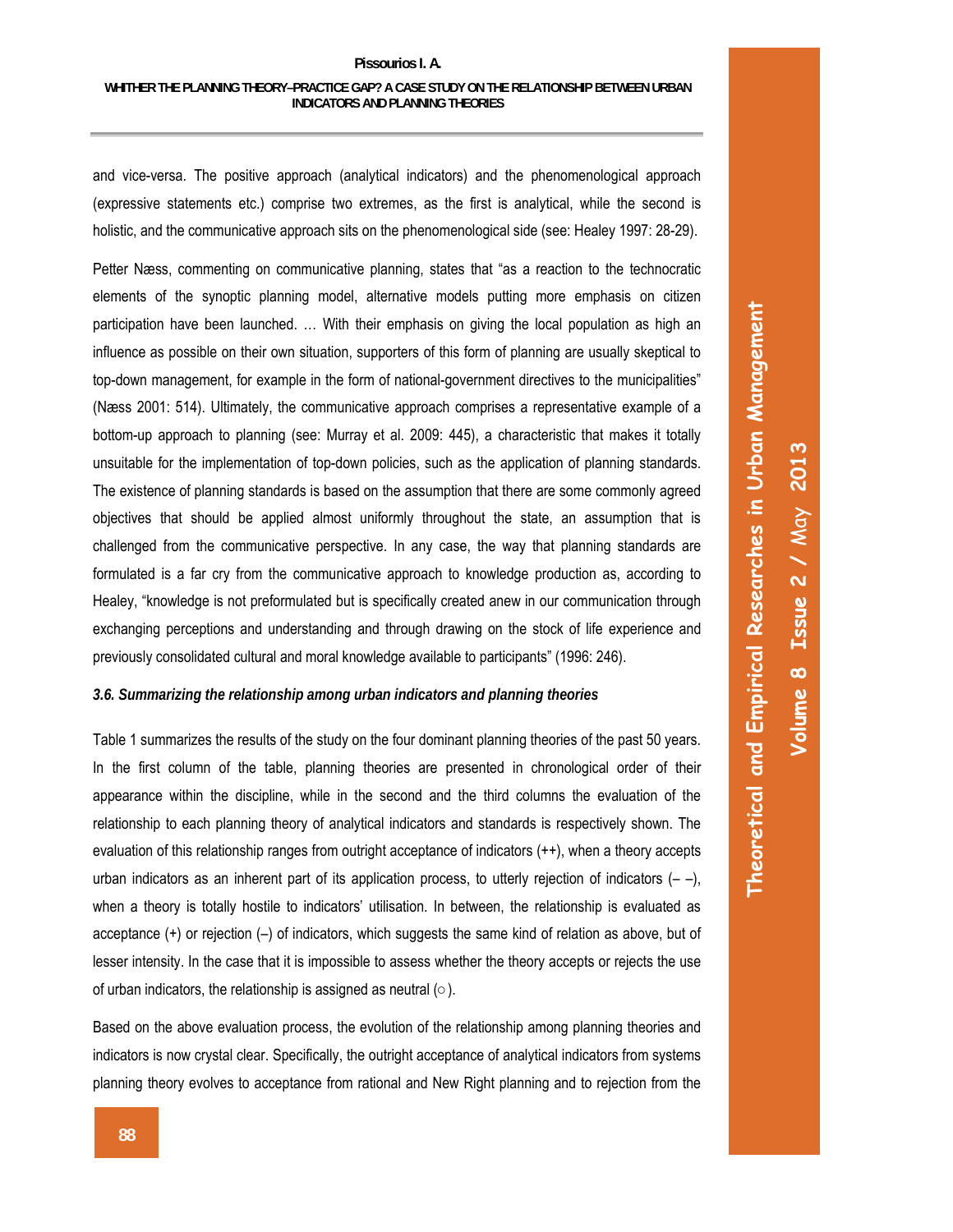communicative approach to planning (Table 1, second column). In the case of planning standards, their warm acceptance from systems planning theory is gradually transformed to utter rejection in the most recent planning approach, i.e. the communicative ones (third column).

|  | TABLE 1 - PLANNING THEORIES AND THEIR RELATIONSHIP TO ANALYTICAL INDICATORS AND PLANNING STANDARDS. |
|--|-----------------------------------------------------------------------------------------------------|
|--|-----------------------------------------------------------------------------------------------------|

| <b>Planning theories</b> | <b>Analytical indicators</b> | Planning standards |
|--------------------------|------------------------------|--------------------|
| Systems planning theory  | $^{++}$                      | $^{\mathrm{+}}$    |
| Rational process theory  | ٠                            | ٠                  |
| New Right planning       | +                            | $\circ$            |
| Communicative approach   |                              |                    |

: outright acceptance of indicators

: acceptance of indicators

○ : neutral (neither acceptance, nor rejection of indicators)

– : rejection of indicators

– – : utter rejection of indicators

#### **4. DISCUSSIONS**

Based on the findings of this case study, it is possible to discuss some questions related to the theory– practice gap. Does the theory–practice gap really exist, in relation to urban indicators? The answer is definitely affirmative. In the case of analytical indicators, the theory is moving towards the rejection of their use, while the practice is moving towards their proliferation. In relation to planning standards, their use has been always ingrained in planning practice, while planning theory is evolving towards their utter rejection. As it is deduced from the above findings, the acceptance of both analytical indicators and planning standards is negatively correlated with the evolution of planning theory. Moreover, as the utilisation of urban indicators has been quite stable during these 50 years (only analytical indicators have enjoyed significant growth), it is the theory that is moving faster away from practice, creating the relative gap. Eventually, the theory–practice gap is not an illusion, it exists and it is real. Even if it has not possible to measure the gap (whether it is a mile or a millimetre, according to Alexander's, 1997, felicitous wonder), it is apparent that it might have been a millimetre in the past, but now tends to be a mile.

Was this gap produced, as Alexander argued, by theorists who do not elaborate their theories in terms of their applicability? First, it is apparent from our study that no planning theory delves into the use of urban indicators, and the references on them are mostly abstract and limited in number, compared to the wide acceptance and utilisation of indicators in planning practice. The majority of theorists seem to believe that indicators cannot or should not form a coherent part of their theories and only sporadically do they indicate the use of indicators, mainly through examples. Even in systems planning theory, which

**Volume 8 Issue 2 /** May **2013** 

Volume 8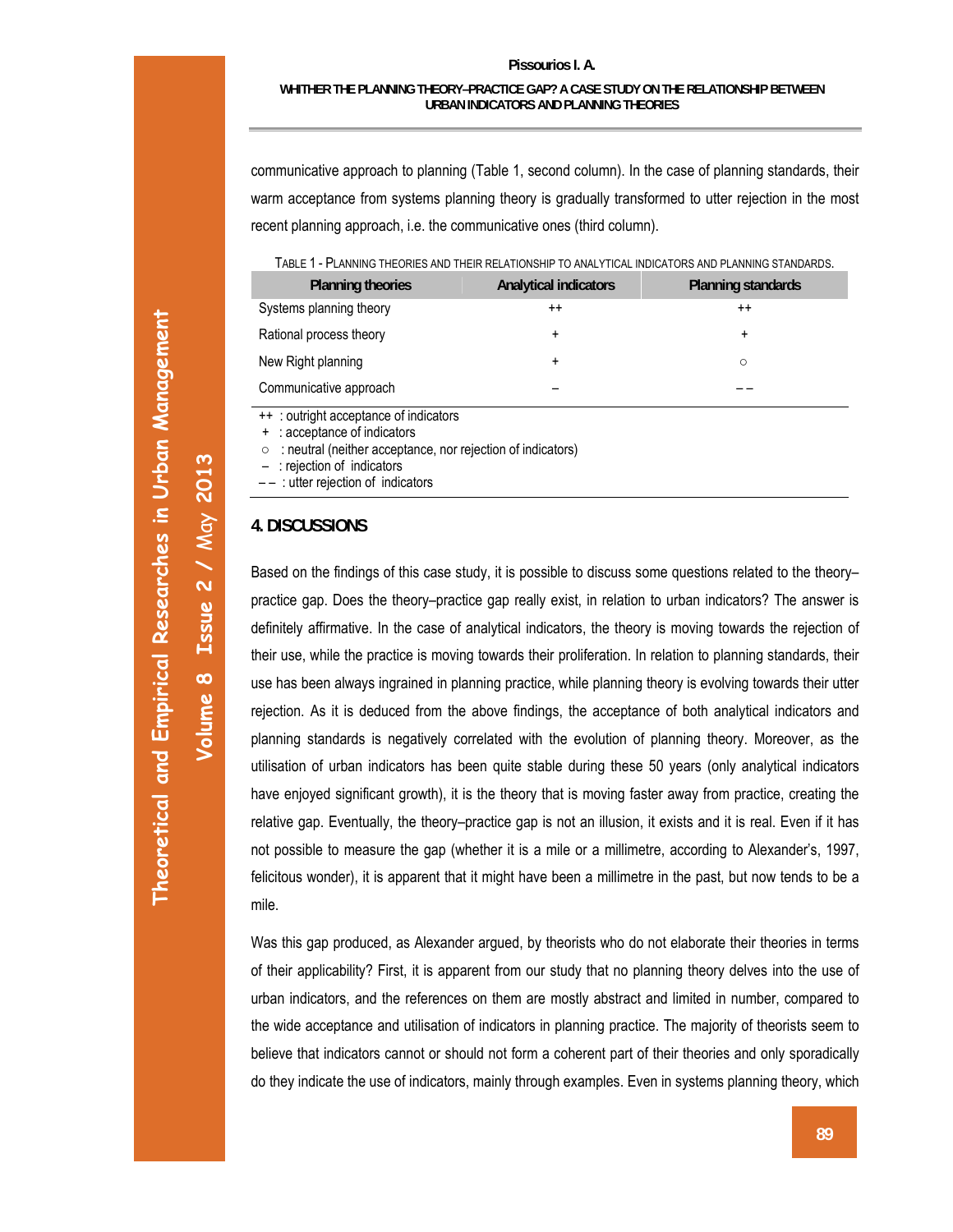is the most enthusiastic theory in terms of the utilisation of indicators, McLoughlin does not annotate the use of urban indicators comprehensively. Eventually, Alexander is right. Theorists should be thoroughly concerned with applicability issues of their theories and should illustrate their expositions with concrete examples and cases from real-world practice.

In any case, what is more crucial for understanding the theory–practice gap is to ascertain the reasons that produce the gap. Evidently, either theory is incomplete, or otherwise, the practice in question is not sound and is thus ignored from theory. However, in the latter case, theory should not only question established practices, but also, if it is concerned with applicability issues, should indicate certain methodologies to be used by practitioners in order to reach sound practice. In my opinion, any planning theory that aims to guide practice should be concerned with the stipulation of methodologies, which ultimately provide the most powerful link of the theoretical and inevitably abstract level with practice; otherwise, it will be neglected by practitioners.

#### **REFERENCES**

- Alexander, E. R. (1997). A mile or a millimetre? Measuring the 'planning theory practice gap'. *Environment and Planning B: Planning and Design,* 24(1), 3-6.
- Alexander, E. R. (1999). Response to commentaries: Planning theory and practice mixing them or minding the gap. *Environment and Planning B: Planning and Design*, 26(1), 1-4.
- Alexander, E. R. (2010). Introduction: Does planning theory affect practice, and if so, how? Planning Theory, 9(2), 99-107.
- Allmendinger, P. (2001). *Planning in Postmoder Times*. London: Routledge.
- Allmendinger, P. (2002). *Planning Theory*. New York: Palgrave.
- Allmendinger, P. & Tewdwr-Jones, M. (1997) Mind the gap: Planning theory-practice and the translation of knowledge into action – A comment on Alexander. *Environment and Planning B: Planning and Design*, 24(4), 802-806.
- Aravantinos, A. I. (1997). *Urban Planning: For a Sustainable Development of Urban Space* (in Greek). Athens: Symmetria.
- Böhme, K. (2002). Much ado about evidence: Reflections from policy making in the European Union. *Planning Theory & Practice,* 3(1), 98-101.
- Campbell, H. (2002). 'Evidence-based policy': The continuing search for effective policy progress. *Planning Theory & Practice*, 3(1), 89-90.
- Chadwick, G. (1978). *A Systems View of Planning. Towards a Theory of the Urban and Regional Planning Process* (2nd ed). Oxford: Pergamon Press Ltd.
- City of Sacramento (1988). *General Plan: Public Facilities and Services Element*. Sacramento.

City of Sacramento (2005). *General Plan Update: Public Services*. Sacramento.

**Theoretical and Empirical Researches in Urban Management**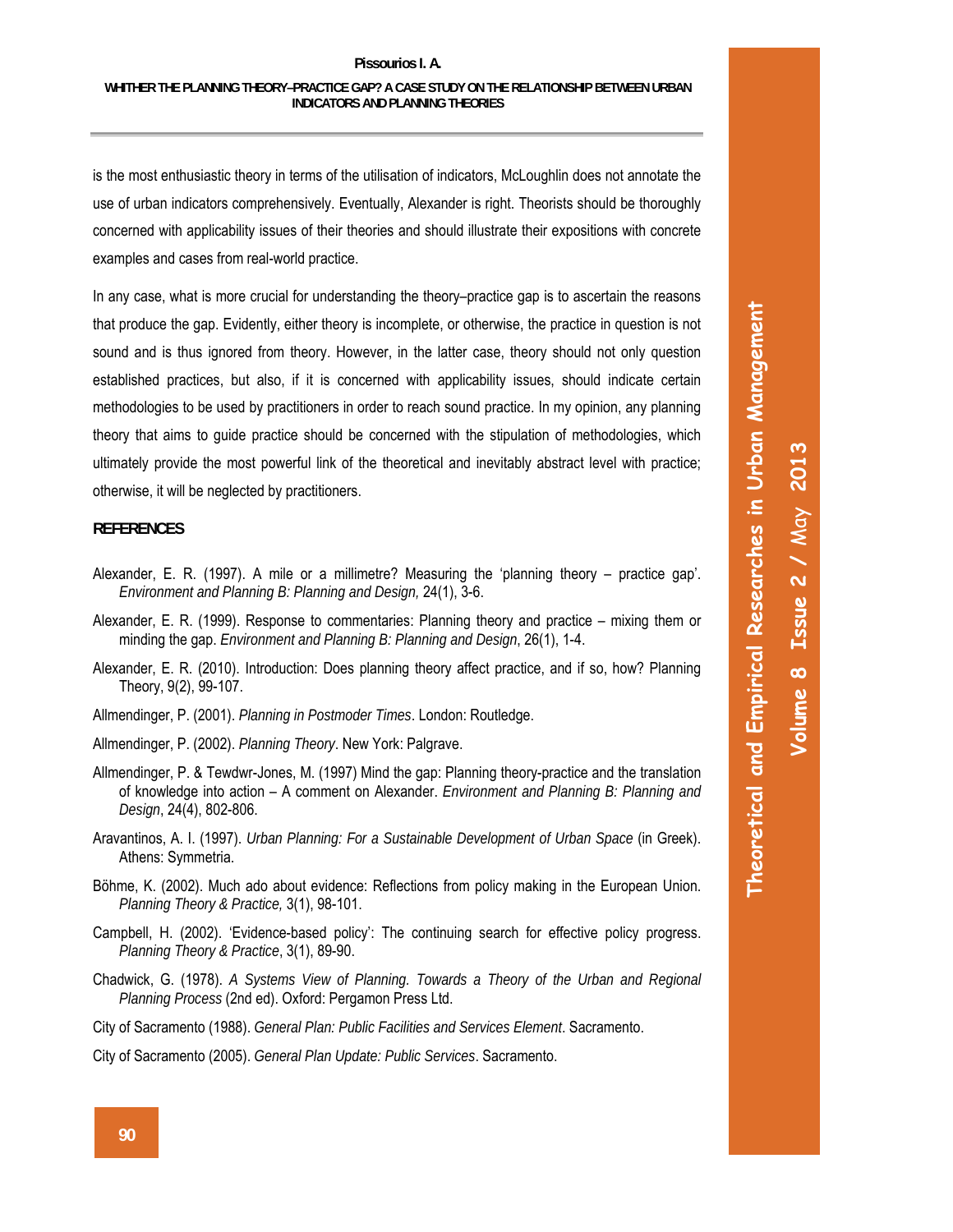- City of Sacramento (2008a). *Sacramento 2030 General Plan: Land Use and Urban Design*. Sacramento.
- City of Sacramento (2008b). *Sacramento 2030 General Plan: Education, Recreation and Culture*. Sacramento.
- Davidoff, P. (1996). Advocacy and pluralism in planning. In S. Campbell & S. Fainstein (Eds.) *Readings in Planning Theory* (pp. 305-343). Massachusetts: Blackwell Publishers.
- Davoudi, S. (2006). Evidence-based planning. Rhetoric and reality. *disP*, 165(2), 14-24.
- OGRI (1968). *Decreto Ministeriale: Official Gazette of the Republic of Italy*. 17 della legge n. 765 del 1967, no. 1444, date 02/04/1968.
- Etzioni, A. (1967). Mixed-scanning: A 'Third' Approach to Decision-making. *Public Administration Review*, 27(5), 385-392.
- EU (2004). *Urban Audit. Methodological Handbook*. Luxembourg: E.C.

Ernicke & Partner (2002). *Erläuterungsbericht: Flächennutzungsplan Treuenbrietzen*. Treuenbrietzen.

- Fainstein, S. S. (2000). New directions in planning theory. *Urban Affairs Review*, 35(4), 451-478.
- Faludi, A. (1973). *Planning Theory*. Oxford: Pergamon Press.
- Faludi, A. & Waterhout, B. (2006). Introducing evidence-based planning, *disP*, 165(2), 4-13.
- Feder, G. (1939). *Die neue Stadt: Versuch der Begründung einer Neuen Stadtplanungskunst aus der Sozialen Struktur der Bevölkerung*. Berlin: Springer.
- GGG (2004). *Ministerial Degree: Approval of urban planning standards and maximum population densities used in the preparation of General Urban Plans, Spatial Organization of Open Cities Plans and Urban Plans* (in Greek). National Printing Office, issue D, vol. 285, date 05/03/2004.
- Harris, N. (1997). Orienting oneself to practice: A comment on Alexander. *Environment and Planning B: Planning and Design,* 24(4), 799-801.
- Healey, P. (1996). Planning through debate: The communicative turn in planning theory, In S. Campell & S. Fainstein (Eds.), *Readings in Planning Theory* (pp 234-257). Massachusetts: Blackwell Publishers.
- Healey, P. (1997). *Collaborative Planning. Shaping Places in Fragmented Societies*. Canada: UBC Press.
- Healey, P., Mcdougall, G. & Thomas, M. (1982). Theoretical debates in planning towards a coherent dialogue. In P. Healey, G. McDougall & M. Thomas (Eds.), *Planning Theory. Prospects for the 1980s* (pp 5-22). Oxford: Pergamon Press.
- HKPD (2010). *Hong Kong Planning Standards and Guidelines*. Hong Kong: Hong Kong Planning Department.

JCCI (2010). *Quality of Life Progress Report for Jacksonville and Northeast Florida*. Jacksonville.

Krizek, K., Forysth, A. & Slotterback, C. S. (2010). Is there a role for evidence-based practice in urban planning and policy? *Planning Theory & Practice,* 10(4), 459-478.

Kuhn, T. (1962). *The Structure of the Scientific Revolutions*. Chicago: University of Chicago Press.

Lauria, M. (2010). Does planning theory affect practice, and if so, how? *Planning Theory*, 9(2), 156-159.

**Volume 8 Issue 2 /** May **2013** 

 $\infty$ 

Volume